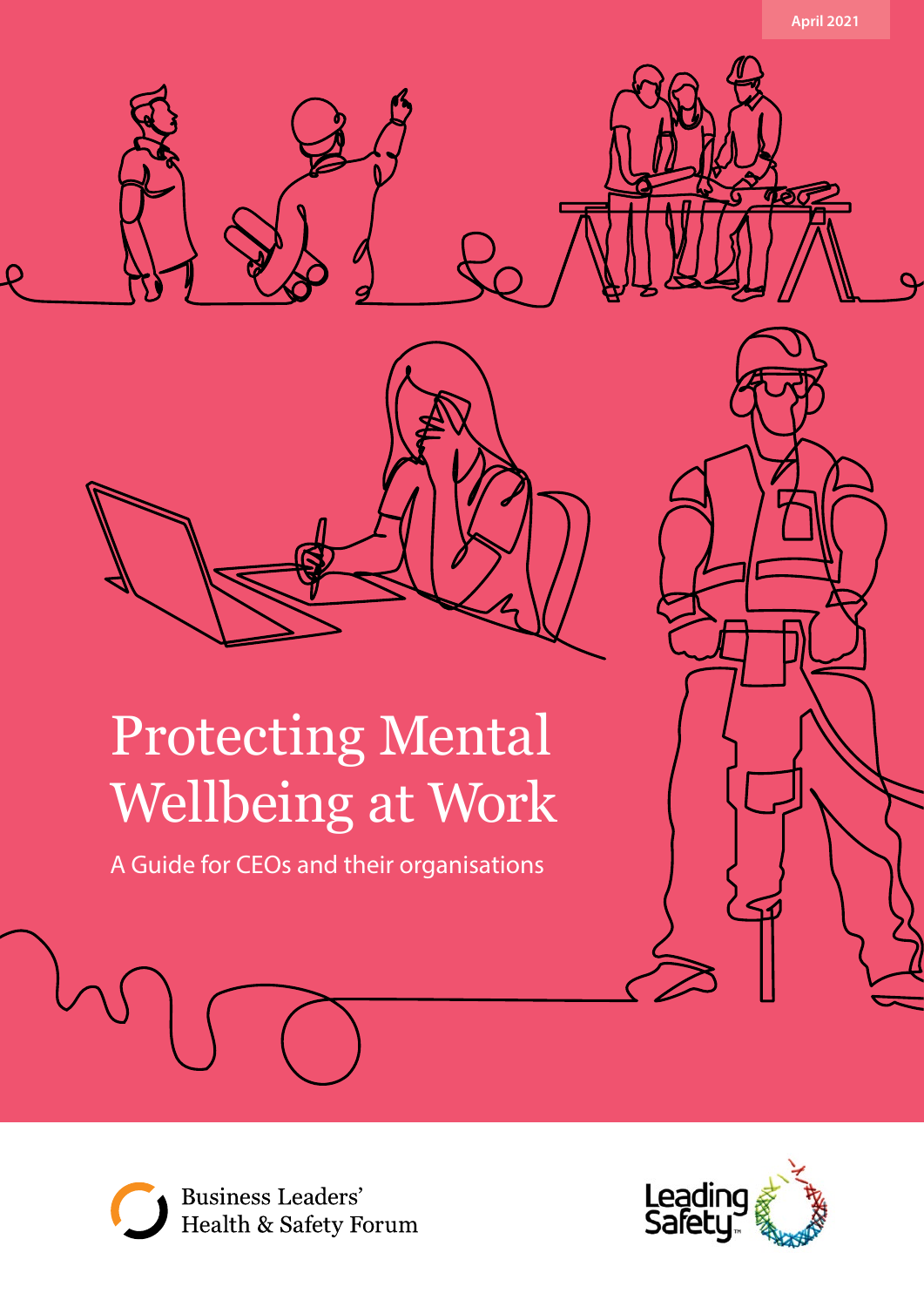# Mental wellbeing by design

- Why protecting mental wellbeing is leadership work
- How good work design can protect mental wellbeing
- How to identify risks to mental wellbeing and to redesign work to manage them.

**Mental wellbeing is not a matter of luck but a matter of design. It requires a deliberate effort to control psychosocial risks and build in the protective factors associated with 'good work'.** 

**Dr Hillary Bennett** Director, Leading Safety

## **How to use this guide**

This guide will help CEOs and organisations design 'good work' that protects employees and contractors from risks to mental wellbeing that arise in the workplace.

It explains why protecting the mental wellbeing of workers is the leader's work. It identifies work-related factors that can harm, or protect, mental wellbeing at work. It supports organisations to protect workers by increasing 'good work' and reducing 'toxic work'.

This guide provides a *framework* and a *process* that help individual teams and groups within an organisation to discuss and assess how various work-related factors affect their mental wellbeing. These groups/teams can then generate ways to redesign the work to protect and enhance their mental wellbeing. The process can also be completed by leadership teams and key contractors.

The guide is based on extensive international research and good practice. It aligns itself with the principles of good work design that give workers the highest level of protection and enhance wellbeing. The process has been tested with Forum organisations and includes refinements based on member feedback.

Redesigning work can have operational and financial implications that can only be dealt with by senior leaders within an organisation. For that reason, it is highly recommended that the Mental Wellbeing by Design Process should only be undertaken where this initiative has the support of the CEO.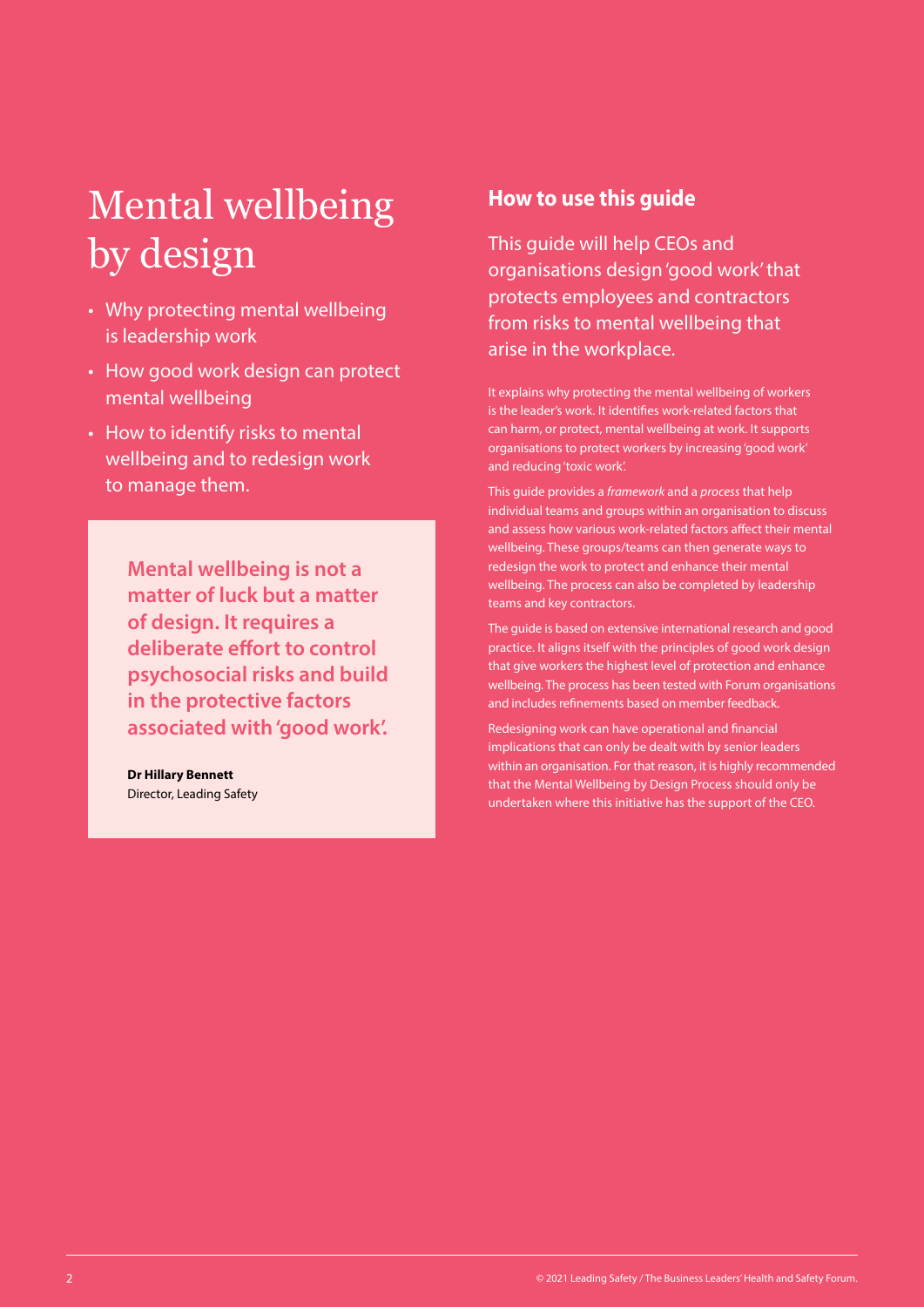# **The problem:** Poor work design can make us sick and cost money

### Mental harm is increasing due to modern work practices

- The 2018 Mental Health Foundation survey of 335 New Zealand workplaces found the top three causes of poor mental health at work were high workloads, poor work/life balance and stressful work.
- The 2019 NZ Wellness in the Workplace survey found stress reported by staff had risen 23.5% since 2017. Absenteeism from work-related stress had increased from 6.4% in 2016 to 22.2% in 2018. Heavy workloads were the biggest issue across businesses of all sizes, while personal relationships at work were a key factor for smaller businesses.
- WorkSafe NZ's Segmentation and Insights Programme (2019) found that in the previous 12 months, 20% of respondents had experienced depression, 32% anxiety, and 60% stress.

### Mental harm is costly for individuals and organisations

- According to the 2018 Mental Health and Addiction Inquiry, 50–80% of New Zealanders will experience mental distress and/or addiction in their lives. At any given time, one in five people will be experiencing mental health and addiction challenges.
- According to the 2020 NZ Workplace Barometer, 69.6% of respondents reported an absence from work during the last 12 months due to 'physical or mental health' issues.
- According to UK research, mental health is one of the biggest concerns for employers and is responsible for more sickness absence than any other condition. The situation is likely to be similar here.

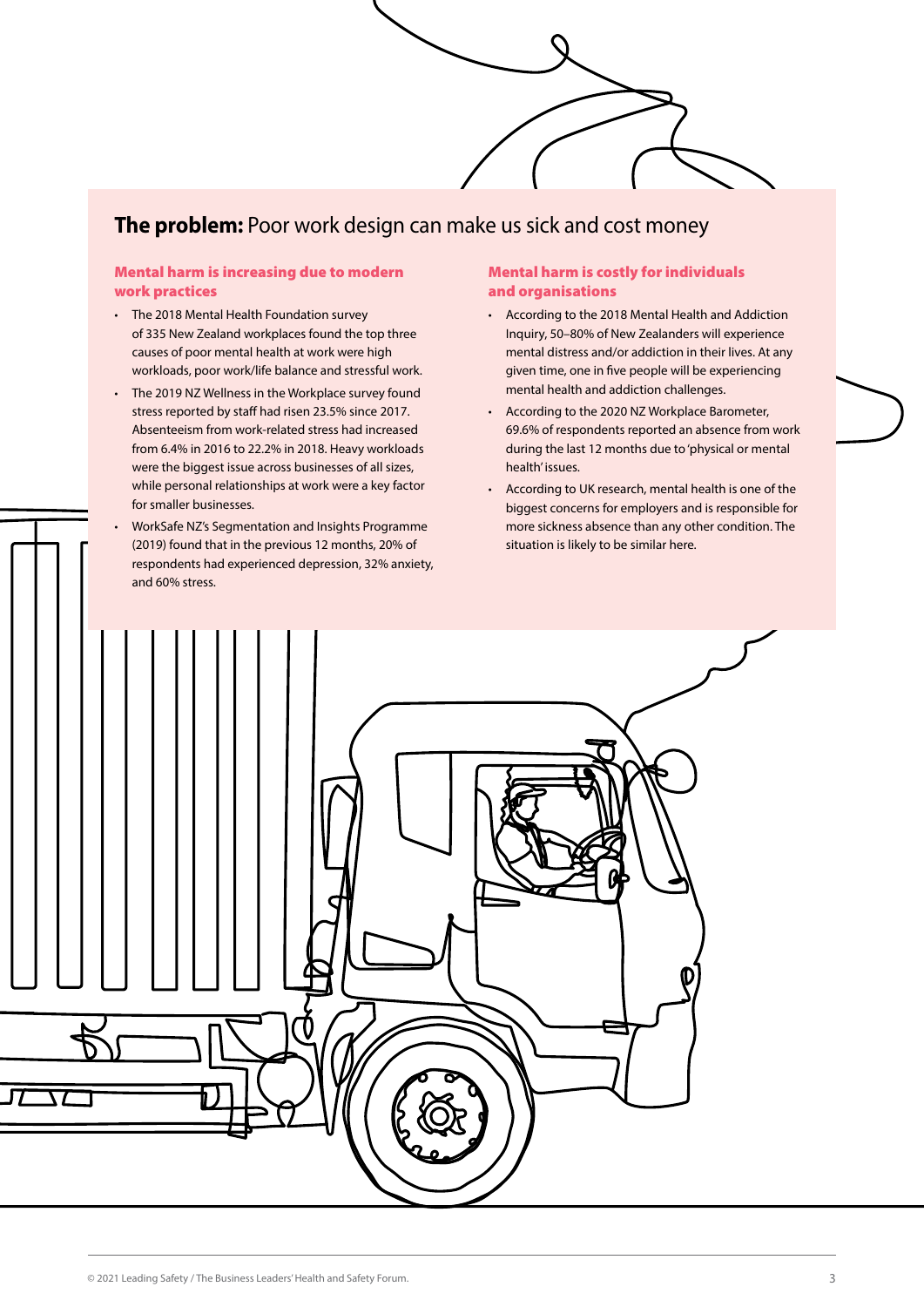# Why CEOs need to focus on protecting people from work-related mental harm

This guide is based on research by health and safety leadership coach and mental wellbeing researcher Dr Hillary Bennett, from Leading Safety.

Dr Bennett's previous work for the Forum found there are four approaches to looking after the mental wellbeing of workers. *(See diagram* below*).*

**This guide takes a deep dive into the** *Protect* **approach.** 

# **There are four approaches organisations can take to address mental wellbeing at work**

Each of the four approaches serves an important purpose.

Using all four approaches enables organisations to meet their legal obligations and also to harness opportunities to help people to thrive at work, not simply survive.

To see more about these approaches download the Mental Health & Wellbeing at Work guide from **[forum.org.nz/resources/ceo-guide-mental-wellbeing](https://forum.org.nz/resources/ceo-guide-mental-wellbeing/)**

### **Obligations**

Use these approaches to prevent harm:

### **PROTECT**

Identify risks to mental health and wellbeing. Eliminate or minimise at source where practicable, and design in protective factors.

### SUPPORT

Provide access to appropriate workplace and clinical support.

### **Opportunities**

Use these approaches to help people thrive:

### FOSTER

Develop the mental health and wellbeing capability of individuals and teams.

### RECLAIM

Restore the mental health and wellbeing of individuals and teams.

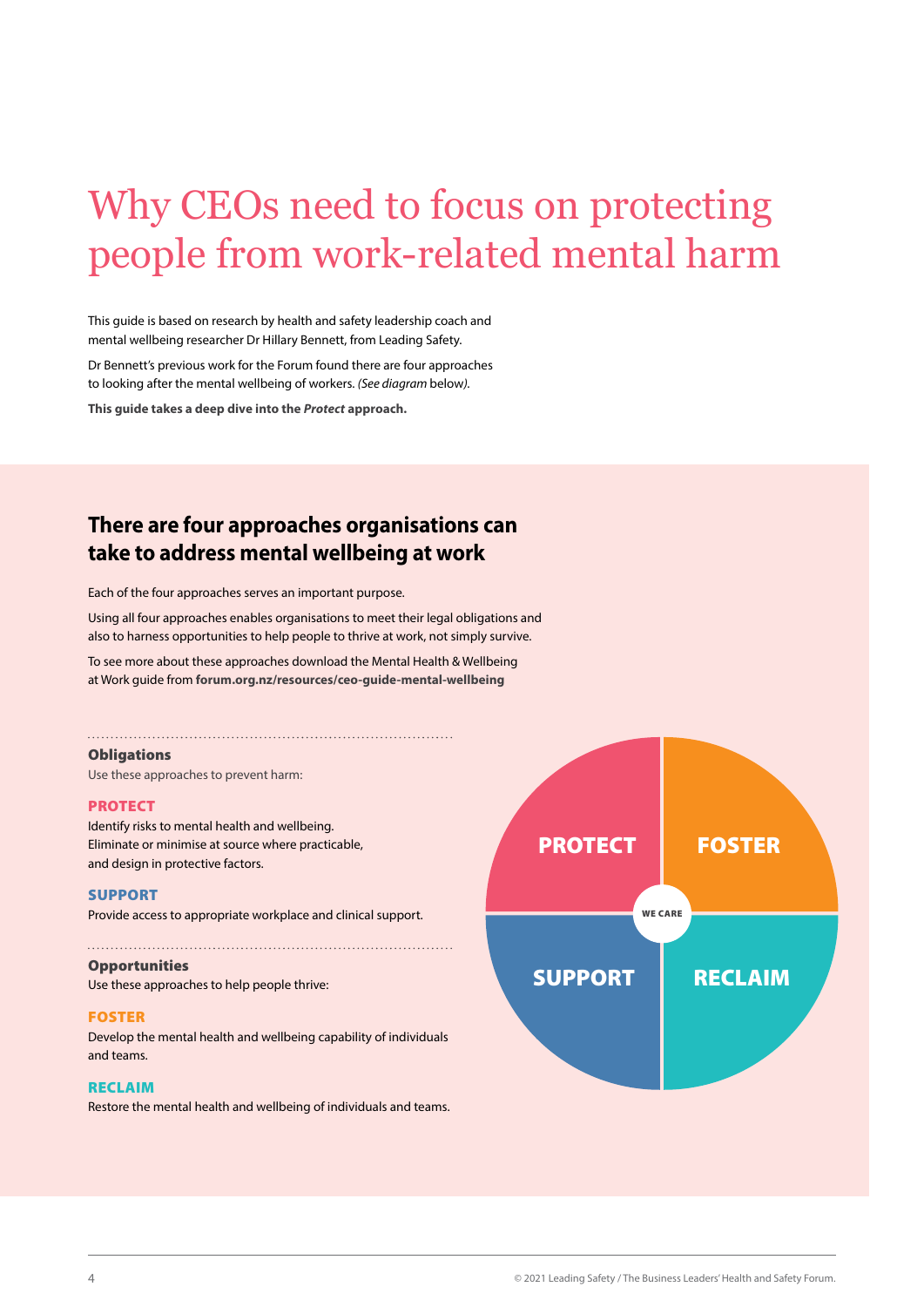

# **The** *Protect* **approach stands out as the one CEOs need to focus on**

That is because:

### CEOs have considerable influence over working conditions that affect mental wellbeing.

Many things influence a person's mental wellbeing – including things going on at home. CEOs have limited influence over these personal factors. But they do have a strong influence over what a person experiences while they are at work, including whether the conditions they work in are harmful or supportive to their mental wellbeing.

### The nature of the challenge means it sits with the CEO.

Protecting wellbeing is an 'adaptive' challenge – not a technical one – and adaptive challenges belong to the CEO. Adaptive challenges are complex. Solving them can involve challenging deeply held beliefs and learning new ways of doing things. That is why CEOs need to lead this important work.

### It's a core legal duty for CEOs.

Leaders who allow a toxic workplace culture to emerge are breaching their legal duties under the Health and Safety at Work Act. The duty to protect workers from harm at work sits with those who create the risks – the organisation and its officers. That means understanding and managing risks to mental wellbeing is a critical part of any CEO's role.

# **The best way to protect mental wellbeing is through good work design**

Organisations can use good work design to protect and enhance mental wellbeing.

Good work design involves deliberately designing in factors that protect the mental wellbeing of workers, and eliminating or minimising harmful factors. The idea is that by identifying and promoting the characteristics of 'good work' we can displace 'not so good work'.

By preventing mental harm, good work design also offers economic benefits from enabling people to thrive and their organisations to succeed.

For these reasons, good work design is the most effective way for CEOs to protect their people from mental harm.

# **This guide offers a framework and process to support good work design**

To support CEOs and organisations to design good work and protect their people, we have developed the Mental Wellbeing by Design framework and process. These support organisations to understand how work impacts on mental wellbeing, and to explore ways to redesign work to protect mental wellbeing.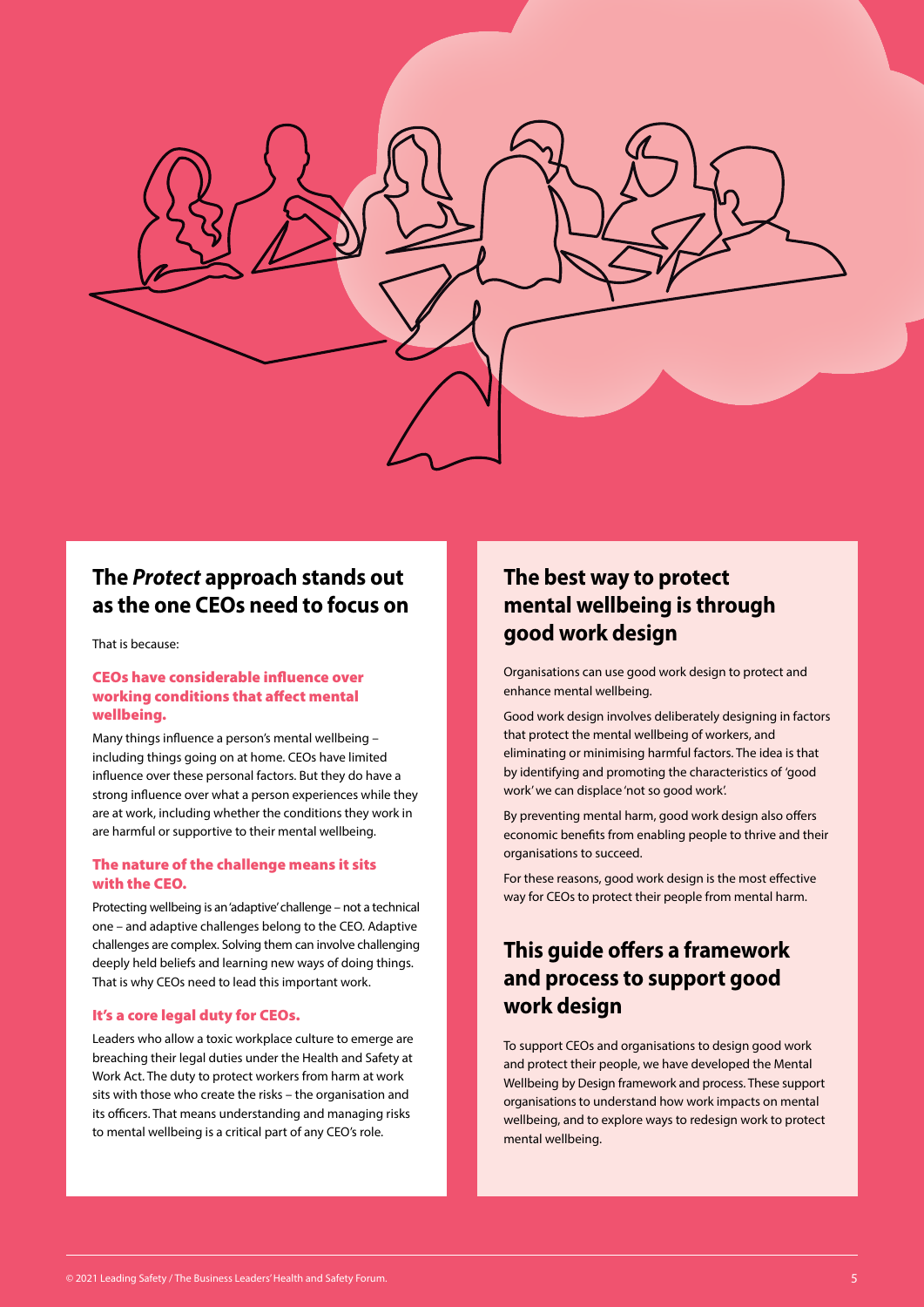# Understanding mental wellbeing and the impact of work

3

The Mental Wellbeing framework and process are based on some key concepts that are important to understand.

1

### Mental wellbeing operates on a continuum

Mental wellbeing is not one state, rather it is your ongoing state on a continuum ranging from Thriving, to Going OK, to Struggling, to being Unwell.

|  | <b>Unwell Struggling Going OK Thriving</b> |  |  |
|--|--------------------------------------------|--|--|
|--|--------------------------------------------|--|--|

 $\pm$ 

2

### It is dynamic, subjective, universal and holistic

Mental wellbeing differs from conventional safety because it is:

**Dynamic:** It can change from day-to-day. People can move up and down the mental wellbeing continuum in response to circumstances – personal, work, social, and global.

**Subjective:** Different people can perceive, and respond to, the same circumstances in different ways.

**Universal:** As with physical health, everyone has a level of wellbeing every day.

**Holistic:** It incorporates both our work and personal lives.

### It is impacted by multiple factors

Many work-related factors have the potential to protect or harm mental wellbeing. These factors can relate to four areas:

**Task:** The nature and demands of the work and how it is organised.

**Individual:** The impact of work on a person and its meaning to them.

**Social:** The relationships and personal connections at work.

**Organisational:** The culture, systems, and employment processes at work.

Work-related factors that can harm mental wellbeing are often referred to as psychosocial risks. Good work design can protect people from these risks and enable them to thrive.

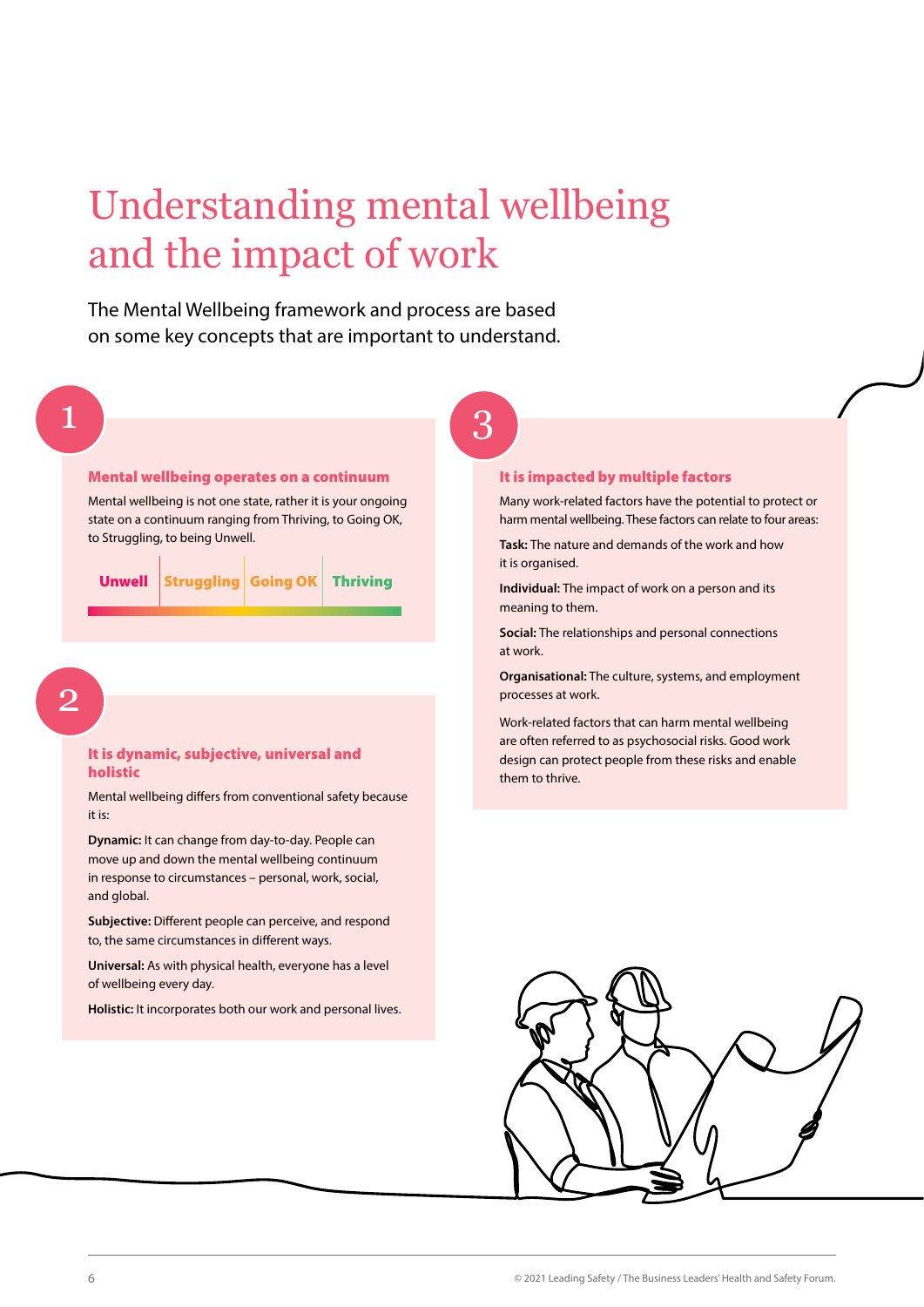# 4

### There is no such thing as a single 'psychosocial risk'

Too often, mental wellbeing risks are bundled together on the critical risk register as 'psychosocial risk', or 'mental health risks'. As a result, the specific factors that create the potential harm to people's mental wellbeing are buried or lost – such as excessive workload, inflexible work schedules, unsupportive managers etc. This in turn limits an organisation's ability to implement fit-for-purpose controls. Organisations are used to identifying specific risks associated with physical safety hazards (e.g., confined spaces, working at heights). We need the same discipline with risks to mental wellbeing. Not all work is equal

5

### Psychosocial risks are everywhere

Psychosocial risks are present in all types of work. No job or person is immune to these risks. This is different from physical risks, where risk exposure is specific to particular teams or jobs. For example, office staff are not exposed to confined safety risks, but both operational and head office staff are exposed to various risks to their mental wellbeing.

6

Like mental wellbeing, work also exists on a continuum. It can be both a protective and a risk factor when it comes to mental wellbeing. Well-designed work (i.e., 'good work') reduces psychological distress and improves physical health and mental wellbeing. 'Good work' supports people to thrive; 'Decent work' allows people to survive; 'Toxic work' harms mental wellbeing making people unwell.

| <b>Toxic</b>  | <b>Decent</b>                    | Good |  |  |  |  |
|---------------|----------------------------------|------|--|--|--|--|
| <b>Work</b>   | <b>Work</b>                      | Work |  |  |  |  |
| <b>Unwell</b> | Struggling   Going OK   Thriving |      |  |  |  |  |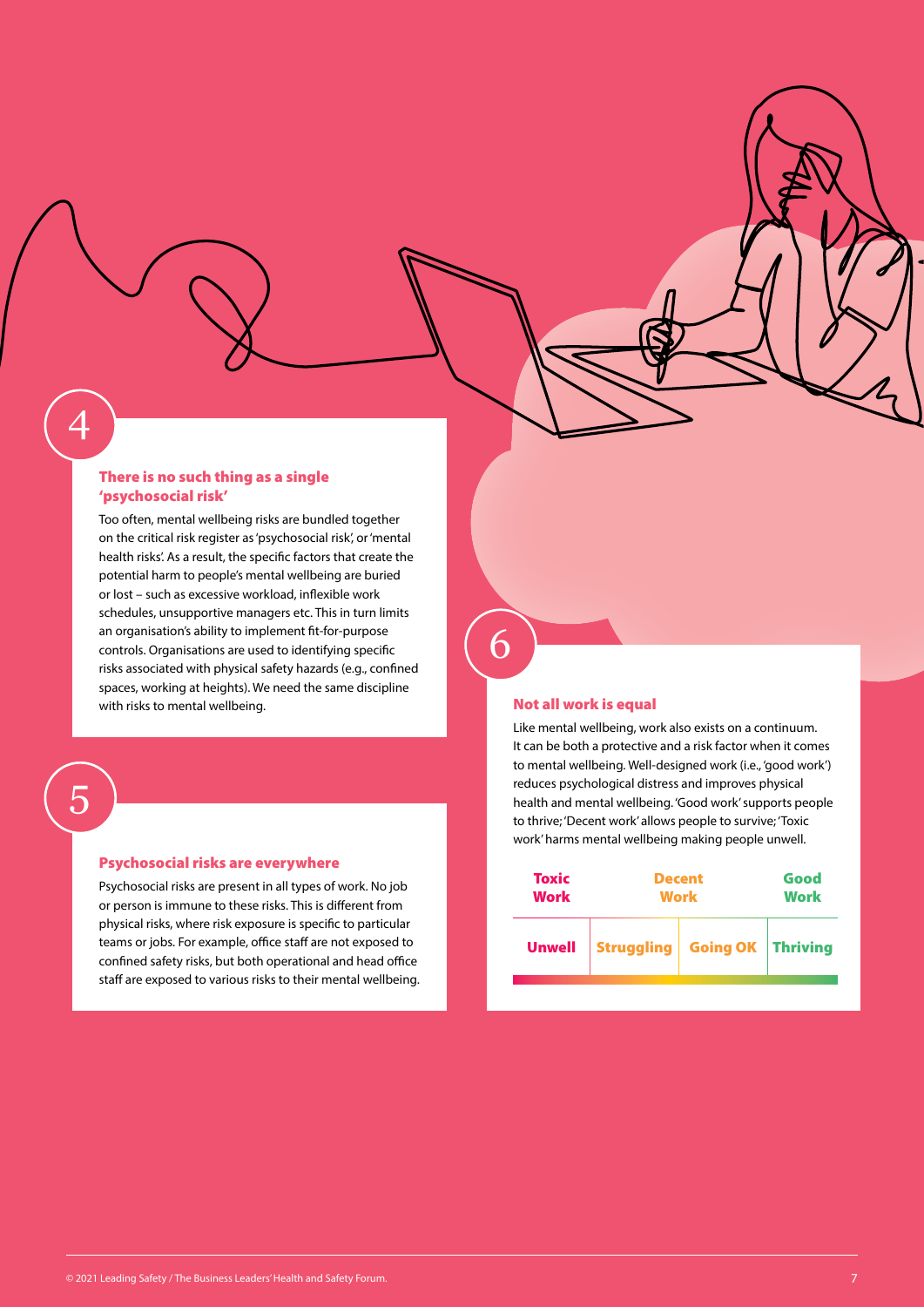# The Mental Wellbeing by Design framework

# Toxic Work

| <b>Harmed</b>                                                                                                                                                                                                                                                                                                                                                                 | <b>Harmful Factors, Poor Work Design</b>                                                                                                                                                                                                                                                                                                                                                                                                                                                                                                                     | <b>Work Areas</b>                  |
|-------------------------------------------------------------------------------------------------------------------------------------------------------------------------------------------------------------------------------------------------------------------------------------------------------------------------------------------------------------------------------|--------------------------------------------------------------------------------------------------------------------------------------------------------------------------------------------------------------------------------------------------------------------------------------------------------------------------------------------------------------------------------------------------------------------------------------------------------------------------------------------------------------------------------------------------------------|------------------------------------|
| <b>Individual costs:</b><br>PHYSIOLOGICAL<br>e.g. hypertension, coronary heart<br>disease, ulcers, musculoskeletal,<br>weight loss/gain, fatigue,<br>compromised immunity<br><b>EMOTIONAL</b><br>• e.g. anxiety, PTSD, depression,<br>low self-esteem, self harm, burnout<br><b>BEHAVIOURAL</b><br>• e.g. drug and alcohol addiction,<br>sleep disorders, aggression, suicide | Unacceptable workload<br>$\bullet$<br>Repetitive or unchallenging tasks<br>Hectic work<br>Unrealistic time frames or targets<br>Inadequate or insufficient equipment<br>Understaffed<br>Poor match between skills & work requirements<br>Unclear goals or expectations<br>Lack of autonomy or control of task or pace of work<br>Lack of involvement in decisions<br>Poor physical working conditions                                                                                                                                                        | <b>Task</b>                        |
| <b>COGNITIVE</b><br>e.g. poor decision making &<br>problem solving, memory loss,<br>loss of concentration, etc.<br><b>Organisational costs:</b><br>High absenteeism, sick leave<br>& presenteeism<br>Staff turnover<br>Low engagement<br>Increased mistakes<br>Loss of diversity & skills<br>Workplace conflict<br>Injuries<br>Poor reputation                                | Work lacks meaning or purpose<br>Underuse of current competencies<br>Lack of learning opportunities<br>٠<br>Lack of internal progression opportunities<br>$\bullet$<br>Inflexible work schedules<br>Inadequate rest or recovery time<br>Poor work-life balance<br>Difficult or destructive work relations<br>Threatening, harassing, or bullying work relations<br>Irregular or unsocial working hours<br>Unsupportive leaders or colleagues<br>Inadequate or ambiguous communication<br>Lack of appreciation or recognition<br>Unclear or conflicting roles | <b>Individual</b><br><b>Social</b> |
|                                                                                                                                                                                                                                                                                                                                                                               | Leaders undervalue wellbeing<br>Lack of, or unclear, wellbeing policy<br>Lack of psychological safety<br>Discrimination or undervaluing diversity<br>Inappropriate (under or over) monitoring of work<br>Imbalance of effort & reward<br>Unfair or inconsistent treatment<br>Unacceptable rate of change<br>Lack of job security<br>Discriminatory contract arrangements or pay                                                                                                                                                                              | <b>Organisational</b>              |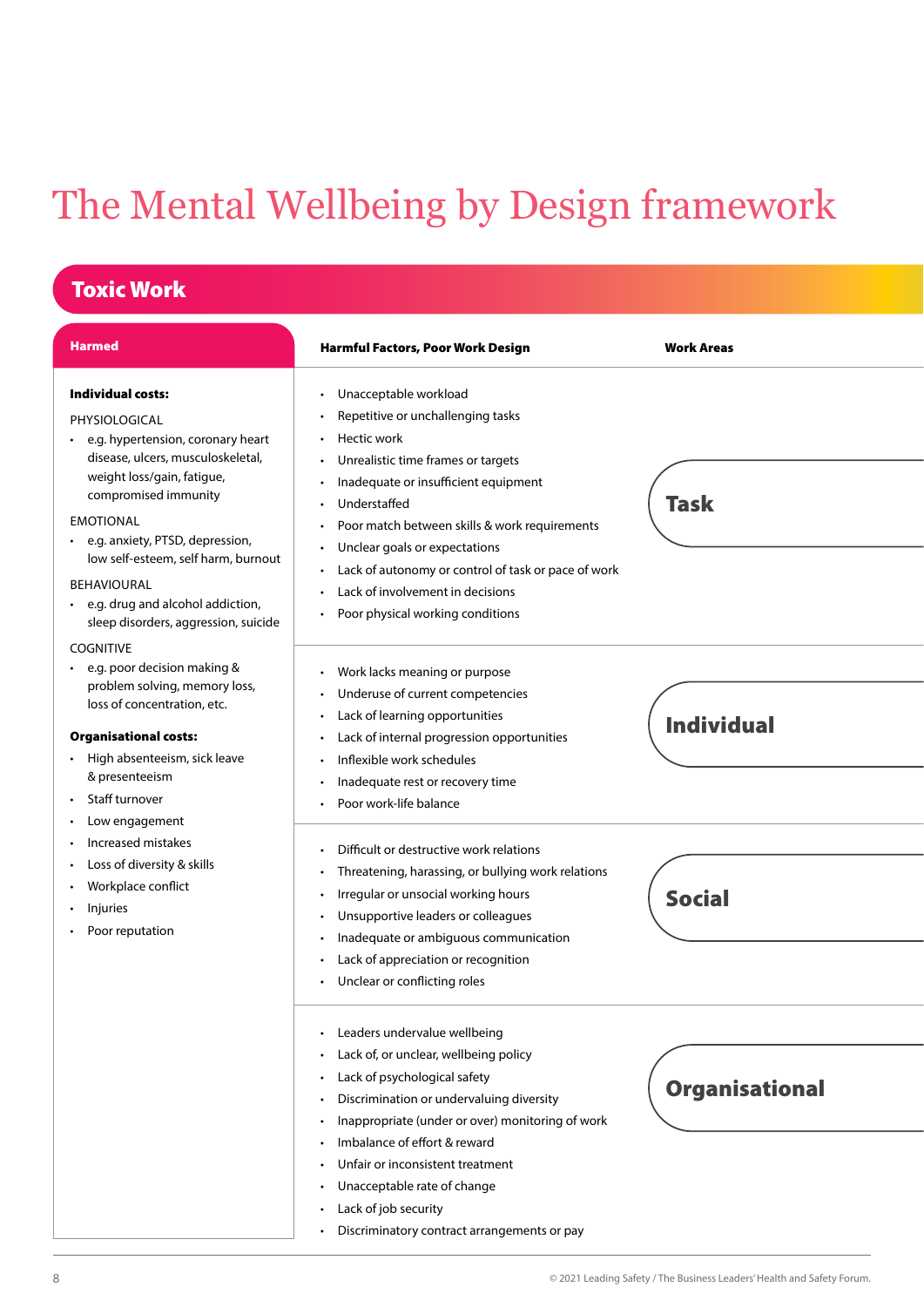This framework explains the link between mental wellbeing and work design. It identifies factors that can harm mental wellbeing/are associated with toxic work, and factors that can protect mental wellbeing/are associated with good work. These factors are grouped into four work areas. The framework also shows the benefits/costs to business and individuals from good/toxic work.

|                                                               |                                                                                                                                                                                                                                                                                                                                                                            | <b>Good Work</b>                                                                                                                                                                                                                                                                                                                        |
|---------------------------------------------------------------|----------------------------------------------------------------------------------------------------------------------------------------------------------------------------------------------------------------------------------------------------------------------------------------------------------------------------------------------------------------------------|-----------------------------------------------------------------------------------------------------------------------------------------------------------------------------------------------------------------------------------------------------------------------------------------------------------------------------------------|
|                                                               | <b>Protective Factors, Good Work Design</b>                                                                                                                                                                                                                                                                                                                                | <b>Thriving</b>                                                                                                                                                                                                                                                                                                                         |
| The nature and demands of the<br>work and how it is organised | • Acceptable workload<br>Variable, challenging tasks<br>Well-paced work<br>Realistic timeframes & targets<br>Adequate, sufficient equipment<br>Adequately staffed<br>Good match between skills & work requirements<br>Clear goals & expectations<br>Autonomy & control of task or pace of work<br>Appropriate involvement in decisions<br>Good physical working conditions | <b>Individual benefits:</b><br>PHYSIOLOGICAL<br>• e.g. no work-related illnesses<br>or current illnesses exacerbated<br>by work<br><b>EMOTIONAL</b><br>• e.g. feeling valued, personal growth,<br>positive attitude, & engagement<br><b>BEHAVIOURAL</b><br>• e.g. collaborative working<br>relationships, self care<br><b>COGNITIVE</b> |
| The impact of work on a person<br>and its meaning to them     | • Work has meaning & purpose<br>Good use of current competencies<br>Varied learning opportunities<br>Good internal progression opportunities<br>Flexible work schedules<br>Adequate rest & recovery time<br>Good work-life balance                                                                                                                                         | · e.g. good decision making<br>& problem solving, task focus<br><b>Organisational benefits:</b><br>Higher productivity<br>Engaged workers<br>• Inclusive, diverse psychologically<br>safe culture<br>Experimentation & innovation                                                                                                       |
| Relationships and personal<br>connections at work             | Positive, respectful work relations<br>Non-threatening, supportive work relations<br>Regular, social working hours<br>Supportive leaders & colleagues<br>Clear & transparent communication<br>• Meaningful appreciation & recognition<br>• Clear, distinct roles                                                                                                           | Reputation as a 'good employer'<br>• Flexibility and adaptation                                                                                                                                                                                                                                                                         |
| The culture, systems, and<br>employment processes at work     | Leaders value wellbeing<br>Clear, communicated wellbeing policy<br>Psychological safety<br>Inclusion & valuing of diversity<br>Appropriate monitoring of work<br>Balance of effort & reward<br>Fair & consistent treatment<br>• Acceptable rate of change<br>Job security<br>• Fair contractual arrangements & pay                                                         |                                                                                                                                                                                                                                                                                                                                         |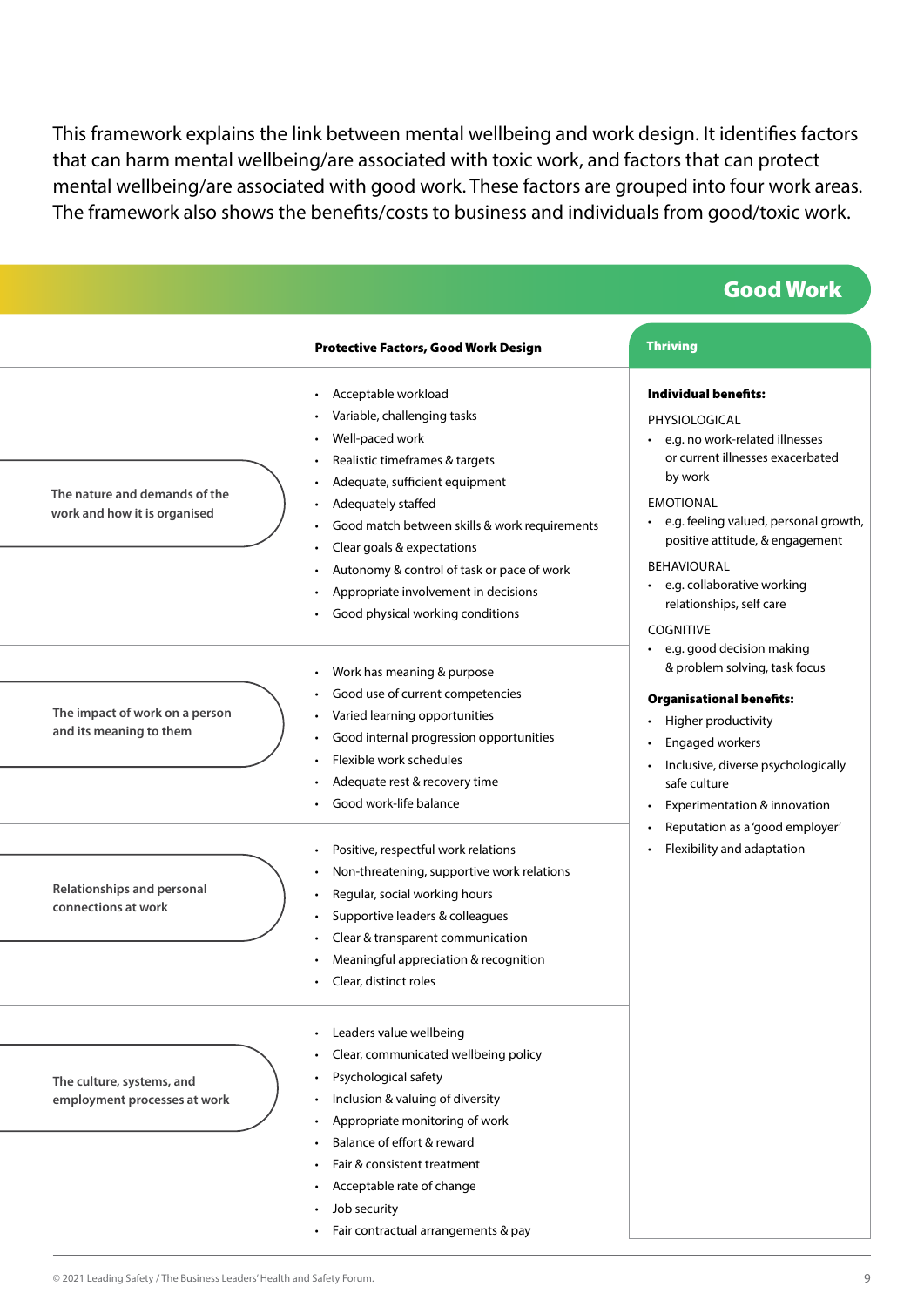# Mental Wellbeing by Design process

## **Facilitating the process**

This process helps organisations identify things in the workplace that can harm or protect people's mental wellbeing. It supports them to come up with ideas for redesigning the work to reduce harmful factors and to increase the protective ones.

### Introduction

- Run the process as a facilitated workshop, ideally allowing 3.5–4 hours.
- It is important that the people involved in the workshop do similar work/work under similar conditions. (e.g., the warehouse team, the sales teams, the night shift operators, etc.). That is because risks to mental wellbeing can vary across operations and functions.
- Working conditions can change over time due to peaks and troughs in activity that can affect people's mental wellbeing. So, it is important to run the process at these different times (or as close to them as is possible).
- Start by explaining the purpose of the process to the group, including the benefits and how their insights will be used. Use the information on page 4 and the Model on page 5 to provide context about Mental Wellbeing – including that is dynamic, subjective, universal, and holistic.
- Explain how the assessment process works. This includes that the group is being asked to discuss and assess the extent to which various aspects of their work is harming or protecting their mental wellbeing. Then to use the insights to come up with ideas for improving the way the work is designed, organised and managed. Use the Model on page 5 to explain the link between harmful factors/ toxic work and protective factors/ good work.

**Allow about 15 minutes for this introduction**

### Discussion and assessment

Begin the discussion and assessment, starting with the Task work area. Ask the group to discuss each aspect of the Task area, as described by the contrasting pairs. Ask them to use the contrasting pairs to collectively rate the extent to which this aspect is currently harming or protecting their mental wellbeing. They do this using a 10-point scale from 1 (very harmful) to 10 (very protective). Alternatively, each individual can work through the descriptions and make their own assessment. Then the group can discuss the individual perspectives and collectively come up with a rating.

> **Allow about 20 minutes for this discussion and assessment.**

- Ask the group to discuss all their ratings under the Task heading and to decide whether overall the Task area could be described as Toxic, Decent or Good Work. Remind them that toxic work is work that significantly harms people's wellbeing, good work supports the wellbeing of people and decent work is somewhere in the middle.
- Then ask the group to identify the one or two most harmful risks related to the Task area. These are recorded in the Action section of the workbook.

**Allow 10 minutes for this.** 

- Repeat this process for the other three areas of work: Individual, Social, and Organisational.
- Give the group 30 minutes to discuss and assess each area of work.

**Allow 90 minutes in total for the other three areas of work.** 

### Ideas for improvement

• Next ask the group to undertake the second part of the process. Ask them to use the results of their assessment of all four work areas to identify the key risks to their mental wellbeing and what can be done to eliminate them. Then ask them to identify key factors that protect their wellbeing and what can be done to maintain this protection.

**Allow 60 minutes.** 

### Conclusion

• Conclude the process with a short debrief on what will happen to the ideas and information they have come up with. If you have time, you might want to invite people to comment on how they found the process or give them a chance to comment through a paper or digital feedback form.

> **Allow 15 minutes for the debrief.**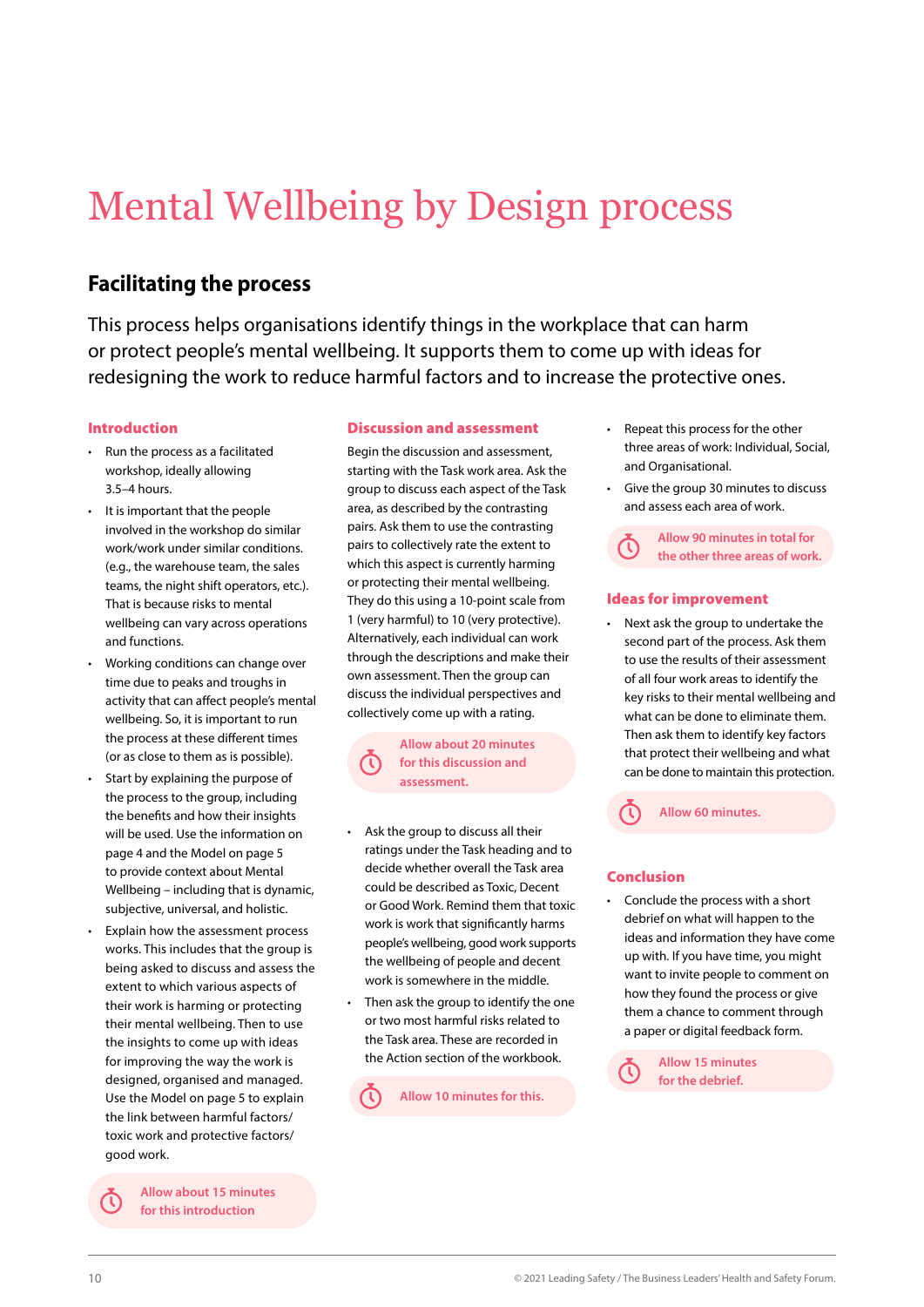Mental Wellbeing by Design Process

# Workbook



This workbook helps people take part in a Mental Wellbeing by Design Process. It explains the purpose of the process, and the benefits. It helps your team discuss the work it does and how this affects their mental wellbeing. It also helps you identify ways to improve the work.

## **The benefits:** Protecting people's mental wellbeing by creating 'good work'

There are things at work that can harm, or protect, people's mental wellbeing. Things that protect mental wellbeing help create 'good work' while things that harm wellbeing can create 'toxic work'.

The Mental Wellbeing by Design Process will help you identify things in your workplace that harm or protect people.

You and your workmates can then come up with ideas for redesigning the work to reduce the harmful things and increase the protective ones.

Note, a lot of things can affect someone's mental wellbeing, including things outside of work. This process, however, just focuses on things that happen within the workplace.

## **The process:** How it works

**You work through the process with a group of people working in the same job or team as you, as it is important that you all have a good understanding of the work.**

### Step 1

Use this workbook to discuss and assess the extent to which various things at work harm or protect the mental wellbeing of the group.

### Completing the assessment process

On one side of the workbook on the next page there is a list of things that are known to protect mental wellbeing at work. On the other side is a contrasting list of things known to harm wellbeing at work.

The list is broken into four areas:

**Task:** The nature and demands of the work and how it is organised. **Individual:** The impact of work on a person and its meaning to them.

**Social:** The relationships and personal connections at work. **Organisational:** The culture, systems, and employment processes at work.

Starting with the *Task* area, the group discusses each pair of contrasting descriptions. Then together they agree a rating for how this currently (i.e. over the last month) affecting their mental wellbeing. They do this rating using a scale from 1 (very harmful) to 10 (very protective). Alternatively, each person can do their own assessment, then the group can discuss these before coming up with a collective rating.

Next, the group discusses all their ratings for the *Task* area and decides whether the *Task* area could be described as Toxic, Decent or Good Work.

**Toxic work** is work that significantly harms people's wellbeing. **Good work** is work that supports the wellbeing of people. **Decent work** is somewhere in the middle.

Then the group identifies the one or two most harmful risks related to the *Task* area. These are recorded on the Action page at the back of the workbook.

This discussion and assessment process is repeated for the other three areas of work: *Individual, Social*, and *Organisational*.

### Step 2

Use the insights from your discussion to come up with ideas for dealing with harmful things, while keeping the protective ones.

### Ideas for actions

Once the discussion and assessment are completed the group then uses the results to identify:

- 1. Key risks to their mental wellbeing and what can be done to eliminate or minimise them.
- 2. Things that are protecting their wellbeing and what can be done to maintain this protection.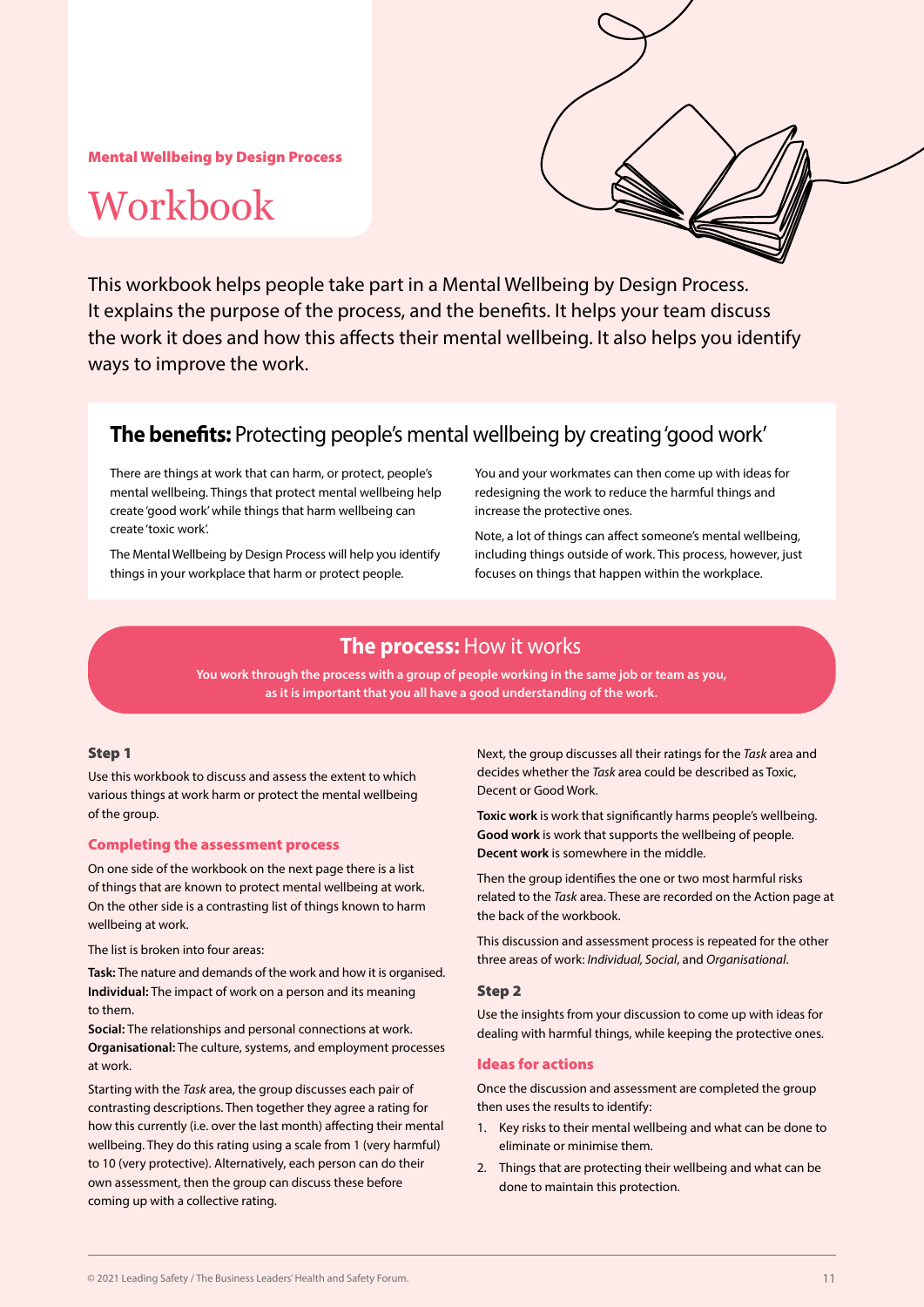### Task

**Rate the extent to which the factors below are harming or protecting the mental wellbeing of people in your work area. 1 = Very harmful and 10 = Very protective.**

| <b>Harming Factors</b>                                                                                  | 1 | 2 | 3 |                                           | 5 | 6 | 7 | 8            | 9 | 10 | <b>Protective Factors</b>                             |
|---------------------------------------------------------------------------------------------------------|---|---|---|-------------------------------------------|---|---|---|--------------|---|----|-------------------------------------------------------|
| Unacceptable workload                                                                                   |   |   |   |                                           |   |   |   |              |   |    | Acceptable workload                                   |
| Repetitive or unchallenging tasks                                                                       |   |   |   |                                           |   |   |   |              |   |    | Variable, challenging tasks                           |
| Hectic work                                                                                             |   |   |   |                                           |   |   |   |              |   |    | Well-paced work                                       |
| Unrealistic time frames or targets                                                                      |   |   |   |                                           |   |   |   |              |   |    | Realistic timeframes & targets                        |
| Inadequate or insufficient equipment                                                                    |   |   |   |                                           |   |   |   |              |   |    | Adequate, sufficient equipment                        |
| Understaffed                                                                                            |   |   |   |                                           |   |   |   |              |   |    | Adequately staffed                                    |
| Poor match between skills & work requirements                                                           |   |   |   |                                           |   |   |   |              |   |    | Good match between skills & work<br>requirements      |
| Unclear goals or expectations                                                                           |   |   |   |                                           |   |   |   |              |   |    | Clear goals & expectations                            |
| Lack of autonomy or control of task or pace<br>of work                                                  |   |   |   |                                           |   |   |   |              |   |    | Autonomy & control of task or pace of work            |
| Lack of involvement in decisions                                                                        |   |   |   |                                           |   |   |   |              |   |    | Appropriate involvement in decisions                  |
| Poor physical working conditions                                                                        |   |   |   |                                           |   |   |   |              |   |    | Good physical working conditions                      |
| Add other harming factors relevant to<br>the task:                                                      |   |   |   |                                           |   |   |   |              |   |    | Add other protective factors relevant to<br>the task: |
| Considering your ratings above, circle the extent<br>to which this reflects toxic, decent or good work. |   |   |   | <b>Overall Task</b><br><b>Assessment:</b> |   |   |   | <b>Toxic</b> |   |    | Decent<br>Good                                        |

Individual

**Rate the extent to which the factors below are harming or protecting the mental wellbeing of people in your work area. 1 = Very harmful and 10 = Very protective.**

|  |  | 5 |  | 8 | 9 | <b>Protective Factors</b>                                   |
|--|--|---|--|---|---|-------------------------------------------------------------|
|  |  |   |  |   |   | Work has meaning & purpose                                  |
|  |  |   |  |   |   | Good use of current competencies                            |
|  |  |   |  |   |   | Varied learning opportunities                               |
|  |  |   |  |   |   | Good internal progression opportunities                     |
|  |  |   |  |   |   | Flexible work schedules                                     |
|  |  |   |  |   |   | Adequate rest & recovery time                               |
|  |  |   |  |   |   | Good work-life balance                                      |
|  |  |   |  |   |   | Add other protective factors relevant to<br>the individual: |
|  |  |   |  |   |   |                                                             |

**Considering your ratings above, circle the extent to which this reflects toxic, decent or good work.**

Overall Task **Assessment:** Toxic Decent Good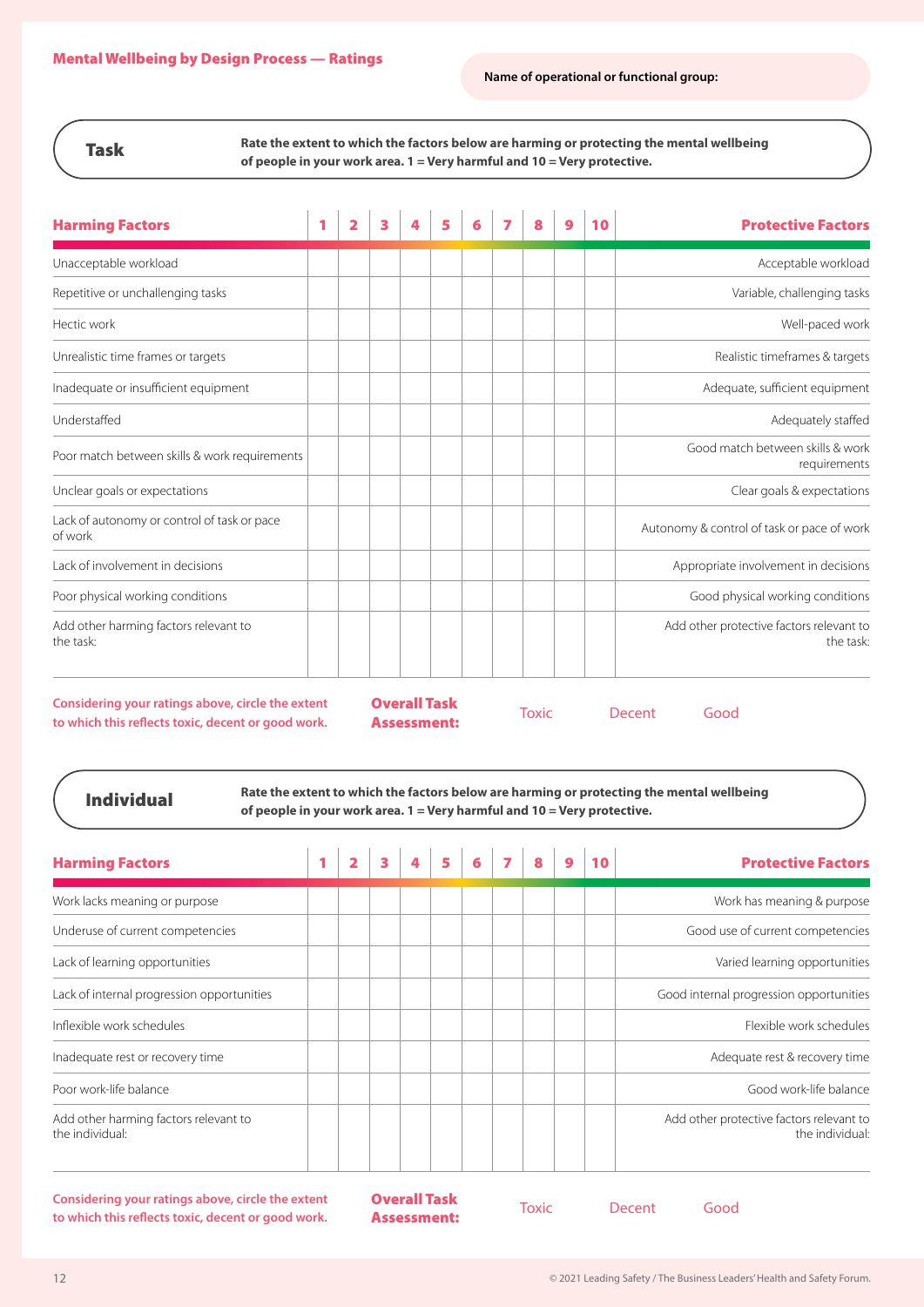Social

**Rate the extent to which the factors below are harming or protecting the mental wellbeing of people in your work area. 1 = Very harmful and 10 = Very protective.**

| <b>Harming Factors</b>                                                |  | $\overline{\mathbf{3}}$ | $\overline{\mathbf{5}}$ | 6 <sup>1</sup> | $\overline{\phantom{a}}$ | $\mathbf{a}$ |  | <b>Protective Factors</b>                                          |
|-----------------------------------------------------------------------|--|-------------------------|-------------------------|----------------|--------------------------|--------------|--|--------------------------------------------------------------------|
| Difficult or destructive work relations                               |  |                         |                         |                |                          |              |  | Positive, respectful work relations                                |
| Threatening, harassing, or bullying work<br>relations                 |  |                         |                         |                |                          |              |  | Non-threatening, supportive work relations                         |
| Irregular or unsocial working hours                                   |  |                         |                         |                |                          |              |  | Regular, social working hours                                      |
| Unsupportive leaders or colleagues                                    |  |                         |                         |                |                          |              |  | Supportive leaders & colleagues                                    |
| Inadequate or ambiguous communication                                 |  |                         |                         |                |                          |              |  | Clear & transparent communication                                  |
| Lack of appreciation or recognition                                   |  |                         |                         |                |                          |              |  | Meaningful appreciation & recognition                              |
| Unclear or conflicting roles                                          |  |                         |                         |                |                          |              |  | Clear, distinct roles                                              |
| Add other harming factors relevant to<br>social aspects of your work: |  |                         |                         |                |                          |              |  | Add other protective factors relevant to<br>social aspect of work: |

**Considering your ratings above, circle the extent to which this reflects toxic, decent or good work.**

Overall Task **Assessment:** Toxic Decent Good

**Organisational** Rate the extent to which the factors below are harming or protecting the mental wellbeing **Organisational of people in your work area. 1 = Very harmful and 10 = Very protective.**

| 1 | 2 | 3 | 5 |  | 8 | 10 | <b>Protective Factors</b>                                                     |
|---|---|---|---|--|---|----|-------------------------------------------------------------------------------|
|   |   |   |   |  |   |    | Leaders value wellbeing                                                       |
|   |   |   |   |  |   |    | Clear, communicated wellbeing policy                                          |
|   |   |   |   |  |   |    | Psychological safety                                                          |
|   |   |   |   |  |   |    | Inclusion & valuing of diversity                                              |
|   |   |   |   |  |   |    | Appropriate monitoring of work                                                |
|   |   |   |   |  |   |    | Balance of effort & reward                                                    |
|   |   |   |   |  |   |    | Fair & consistent treatment                                                   |
|   |   |   |   |  |   |    | Acceptable rate of change                                                     |
|   |   |   |   |  |   |    | Job security                                                                  |
|   |   |   |   |  |   |    | Fair contractual arrangements & pay                                           |
|   |   |   |   |  |   |    | Add other protective factors relevant to<br>the organisation aspects of work: |
|   |   |   |   |  |   |    |                                                                               |

**Considering your ratings above, circle the extent to which this reflects toxic, decent or good work.**

Overall Task **Assessment:** Toxic Decent Good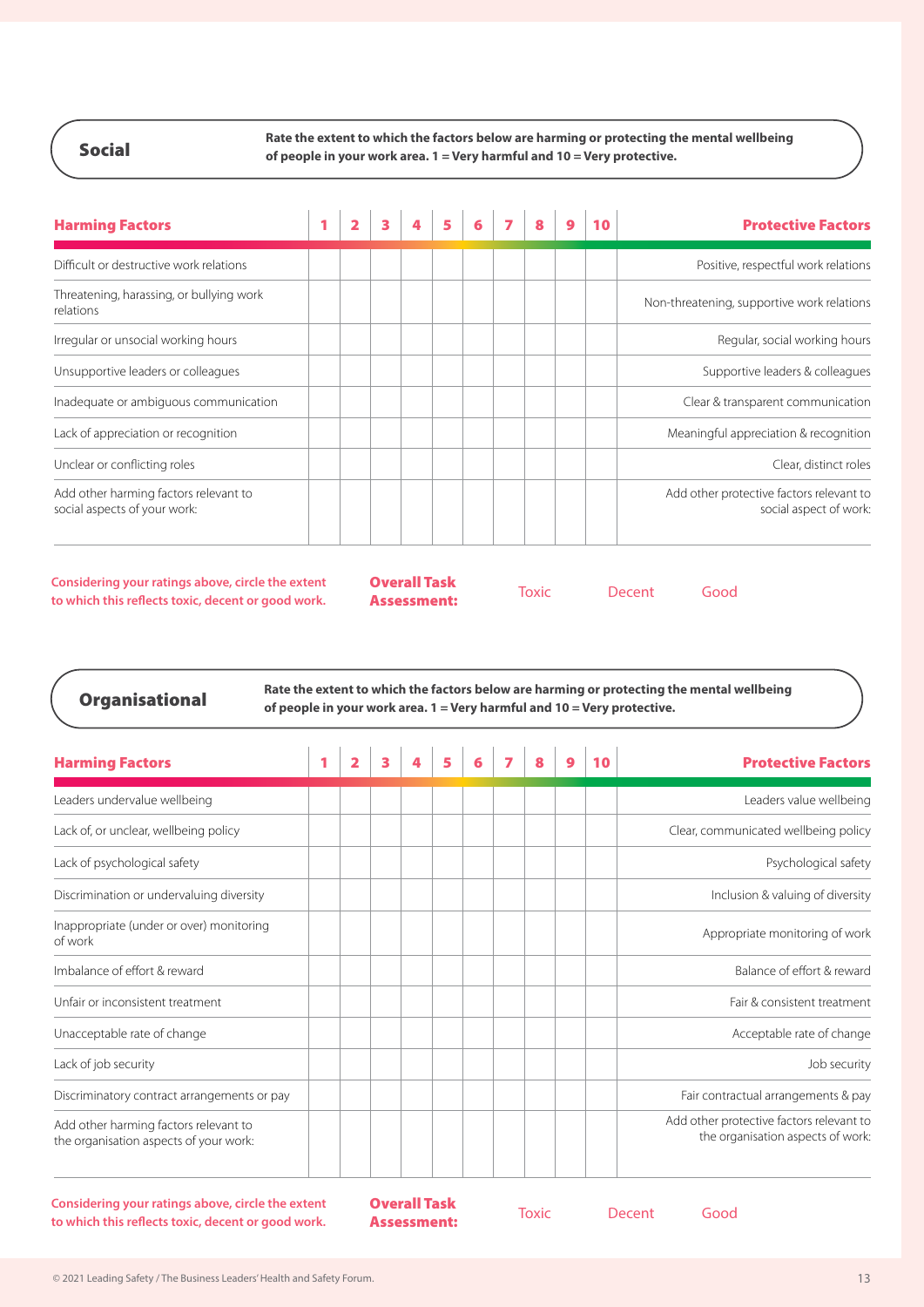### **Group**:

Using the insights gathered from the Mental Wellbeing by Design Assessment ratings, identify:

a) The key risks to mental wellbeing and what can be done to eliminate or minimise these risks

b) The key aspects of the work that are protecting wellbeing and what can be done to maintain or strengthen this protection.

|                   | <b>Harming Mental Wellbeing</b>            | <b>Protecting Mental Wellbeing</b>  |
|-------------------|--------------------------------------------|-------------------------------------|
| <b>Task</b>       | Significant harmful risks:                 | Significant protective factors:     |
|                   | Actions to eliminate or minimise the risk: | Actions to maintain the protection: |
| <b>Individual</b> | Significant harmful risks:                 | Significant protective factors:     |
|                   | Actions to eliminate or minimise the risk: | Actions to maintain the protection: |
| <b>Social</b>     | Significant harmful risks:                 | Significant protective factors:     |
|                   | Actions to eliminate or minimise the risk: | Actions to maintain the protection: |
| Organisational    | Significant harmful risks:                 | Significant protective factors:     |
|                   | Actions to eliminate or minimise the risk: | Actions to maintain the protection: |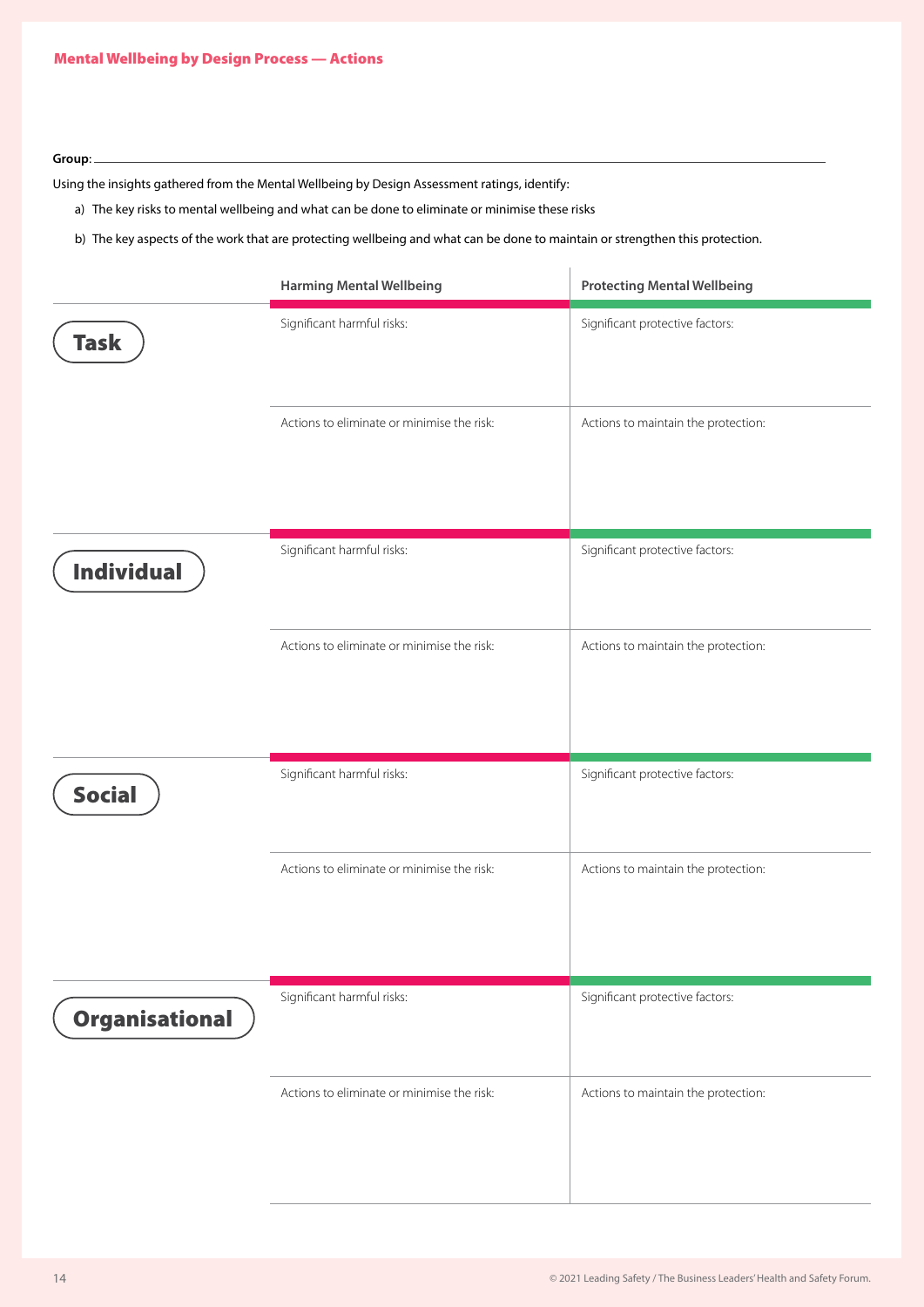

# What could prevent this process from working?

## If a CEO seriously wants to do this design work, they need to ensure there is a supportive context.

Asking people to come up with ideas for redesigning their work to protect mental wellbeing can have operational or financial implications. For that reason, it is recommended that the Mental Wellbeing by Design Process should only be undertaken where this initiative is supported by the CEO and/or senior leaders.

Protecting mental wellbeing is an adaptive challenge, it is not easy work. There are broader contextual factors leaders need to pay attention to if they want this process to succeed. The process requires a level of 'psychological safety' so participants will feel comfortable being honest about conditions in their workplaces.

Below is a list of factors that can hinder CEOs and organisations from getting to grips with the challenge of protecting mental wellbeing. CEOs should complete the check list themselves, and also with their leadership teams. The leadership team can then reflect on what mindsets and practices could be holding them back.

| To what extent are the following an issue in your organisation                                                                                 | <b>Not at All</b> | <b>Somewhat</b> | <b>Very</b><br>much |
|------------------------------------------------------------------------------------------------------------------------------------------------|-------------------|-----------------|---------------------|
| 1. A lack of understanding of, and risks to, mental wellbeing                                                                                  |                   |                 |                     |
| Risks to wellbeing seen to arise from people's personal lives not their work,<br>2.<br>and so not the responsibility of the organisation       |                   |                 |                     |
| 3. Sensitivity to, and reluctance to talk about, mental wellbeing                                                                              |                   |                 |                     |
| Managers and workers view the risks to mental wellbeing at work differently<br>4.                                                              |                   |                 |                     |
| Risks to mental wellbeing seen to be inherent to the work and therefore not able<br>5.<br>to be changed                                        |                   |                 |                     |
| People involved in identifying the risks not being involved in developing the<br>6.<br>solutions                                               |                   |                 |                     |
| People developing the solutions not having the decision-making authority to<br>7.<br>implement the required changes                            |                   |                 |                     |
| Workers fearful that their confidentiality will be compromised and that any<br>8.<br>subsequent changes to the work may result in redundancies |                   |                 |                     |
| Leaders concern that interventions for managing risks to mental wellbeing will be<br>9.<br>expensive, complex and require high-level expertise |                   |                 |                     |
| 10. Leaders reluctance to engage in meaningful work design                                                                                     |                   |                 |                     |

**Any issue where you have ticked Somewhat or Very much needs to be addressed to support your efforts to design for mental wellbeing.**